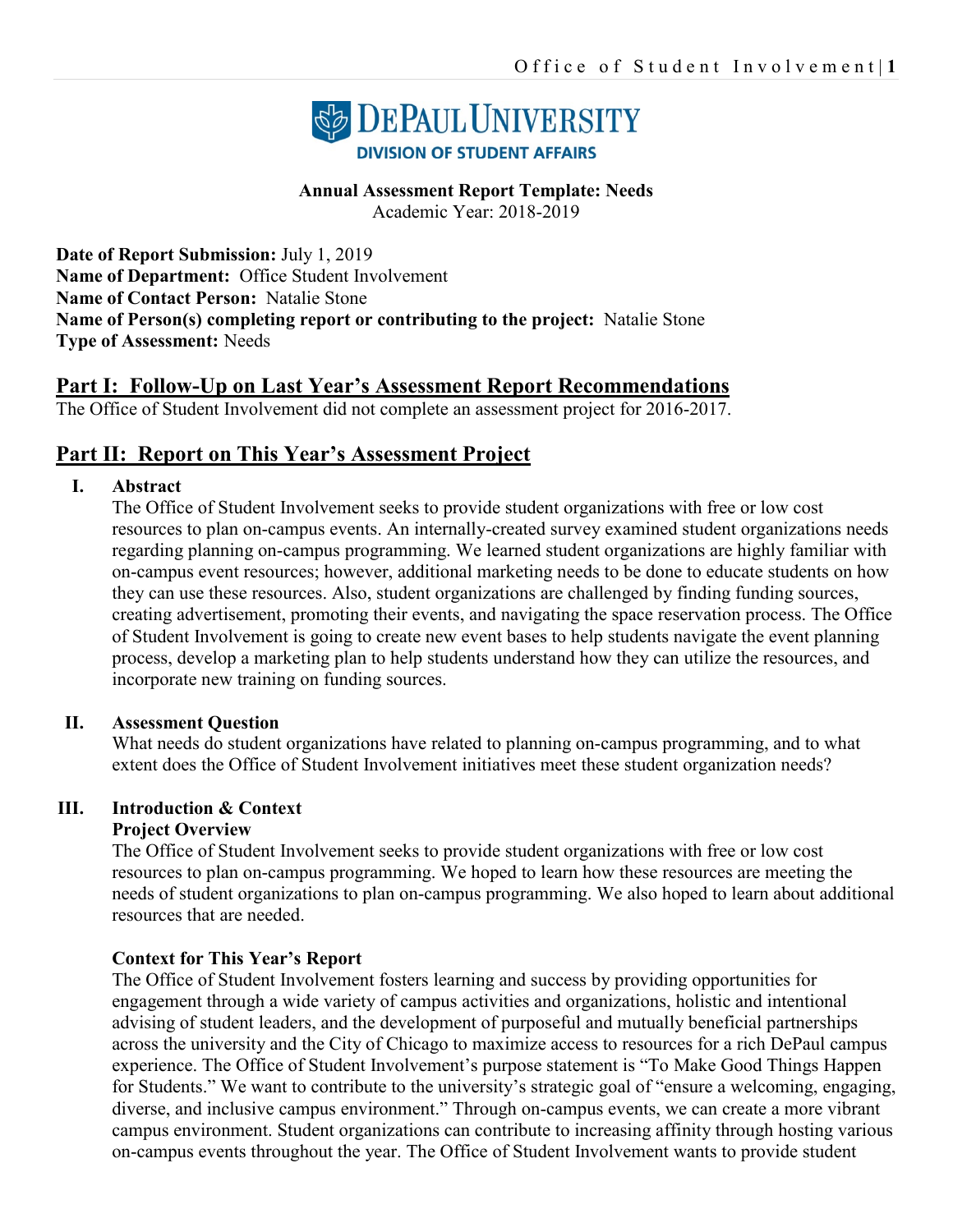organization with free or low cost resources to plan on-campus programming. We hoped to learn which on-campus event planning resources student organizations were familiar with and used. Also, we hoped to learn about additional resources that are needed.

We used Kolb's experiential learning style theory to guide the overall project.

- Concrete Experience (a new experience or situation is encountered, or a reinterpretation of existing experience).
	- o The event planning process.
- Reflective Observation of the new experience. (Of particular importance are any inconsistencies between experience and understanding).
	- o Reflection of how the event went.
- Abstract Conceptualization (reflection gives rise to a new idea, or a modification of an existing abstract concept).
	- o After using the on-campus event planning resources, student organizations may have new ideas on how to create better on-campus events. They will start adding their own elements.
- Active Experimentation (the learner applies them to the world around them to see what results).
	- o Student organizations learn how to apply resources to create events that are more successful.
	- o Student organizations learn how to apply resources to create events that are more successful.

## **IV. Data Collection & Methodology**

## **Population and Sample**

This needs assessment examined the needs of all students who designated themselves as student leaders on OrgSync-the online community management system for student organizations. 658 students identified as student leaders, and all of these students were invited to participate in the survey. Student leaders were invited to participate because they work closes with the Office of Student Involvement and oversee programming for their organizations.

## **Data Collection**

Data was collected through an internally-created qualtrics survey specifically for this assessment project. The qualtrics survey had qualitative and quantitative questions. The on-campus event planning resources' survey was emailed to 658 student leaders in winter 2019. The survey was sent to the students three times. A detailed list of survey questions is represented in appendix a.

#### **Data Analysis**

Natalie Stone, Assistant Director for Student Involvement, conducted the data analysis. Quantitative data was analyzed by calculating frequencies and percentages for survey items. Qualitative data was analyzed using thematic analysis for areas of commonality. These results were used to determine trends or areas of concern that needed to be addressed such as needing to provide new resources or changing the way information is communicated to student organizations.

#### **Participant Consent**

Student consent was not obtained for the assessment because the survey focused on the needs of their student organization. We did not collect any identifying information from the students. Students were informed about the purpose of the survey at the beginning of the qualtrics survey and in the invitation to participate email.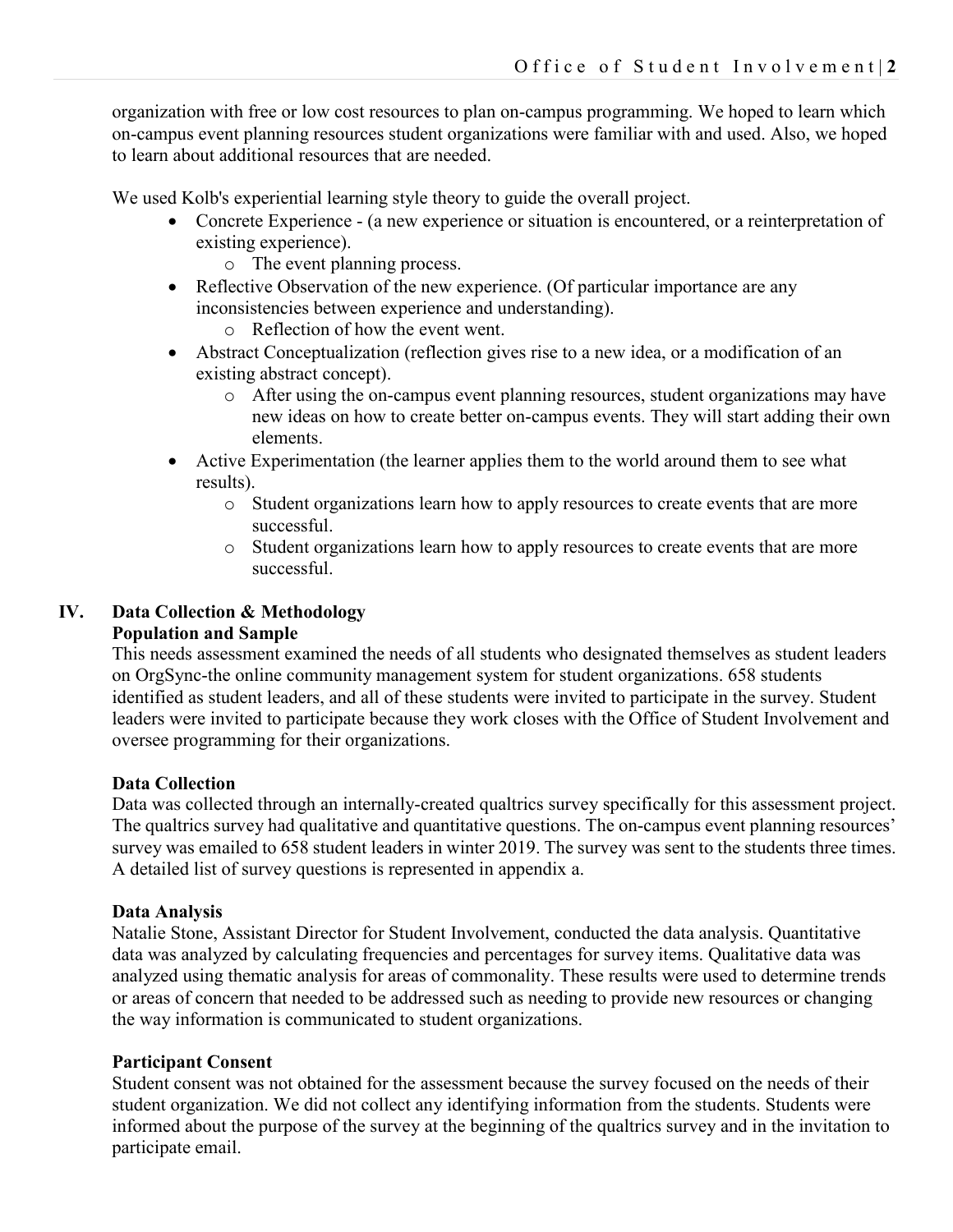## **V. Data & Findings**

## **Response Rate and Demographics**

The on-campus event planning resources' survey was emailed to 658 student leaders in winter 2019. 112 students opened the survey, of which 44 students completed the survey. The total number of students who completed the survey includes partial responses. Student leaders include organization presidents, treasurers, and any other leaders designated by organizations. Students who completed the survey are members of academic and pre-professional, fraternities and sororities, religious, cultural, activist/political, entertainment/performance, and community service/engagement organizations.

## **Key Findings**

*Number of On-Campus and Off-Campus Events per Academic Year (graph, please see* appendix b) Please see below for the number of student responses across all range options.

| Number of Events Per | On-Campus | Off-Campus |
|----------------------|-----------|------------|
| Academic Year        |           |            |
| $0-5$ events         | 19        | 36         |
| $6-10$ events        |           |            |
| $11-15$ events       |           |            |
| $16+$ events         |           |            |

*On-Campus Event Planning Resources Familiarity and Use (graphs, please see* appendix c)

- 44 students answered questions about their familiarity and use of 10 different on-campus event planning resources.
- Resources that students were most familiar with included the Student Activity Fee Funding (82%) followed by Event Food and Drinks (75%).
- Resources that students used the most were the Student Activity Fee Funding (61%) followed by meeting with an OSI Staff member (41%) and Event Food and Drinks (41%).
- Students were least familiar with miscellaneous items, which includes party lights, button maker, video games, and photo booth (16%).
- Resources that student organizations used the least were giant games  $(7%)$ , interactive games (9%), and miscellaneous items (9%)
- Over 30 students met with a staff member from the Office of Student Involvement or Student Center to discuss event planning logistics and resources.

## *How well on-campus event planning resources meet student needs (graph, please see* appendix d)

- 43 students answered questions about how well does each of the on-campus event planning resources support student organizations' needs. Students selected if the resource meet their needs far above average, somewhat above average, average, somewhat below average, or far below average. For the purpose of analysis, far above average, somewhat above average, and average answers were combine to average. Somewhat below average and far below average were combine to below average.
- Resources that most students felt were average in their ability to meet their needs included event food and drink (95%), giant games (91%), and meeting with an OSI staff member (91%).
- 28% of students felt that the Student Activity Fee Funding was below average in meeting their organizations' needs and 19% of students felt that the Cultural Allocation Funding was below average.

*Student Organization On-Campus Event Planning Challenges (graph, please see* appendix e)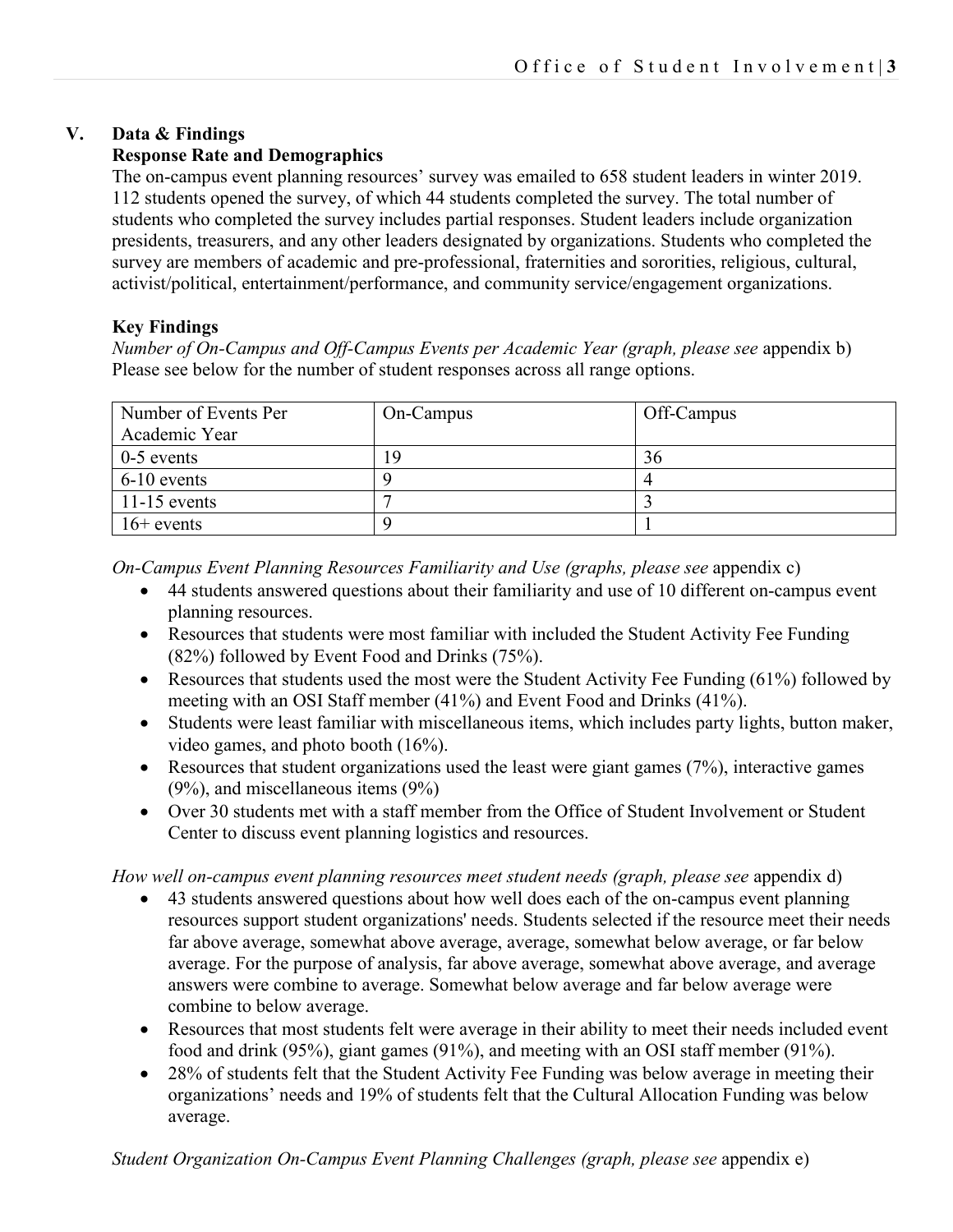• 43 students answered two questions pertaining to challenges faced while planning on-campus events. The top three concerns were funding sources (28 students), marketing and advertising (26 students), and space availability (24 students).

*Student organizations need additional support with finding funding sources, creating advertisement, promoting their events, and navigating the space reservation process.* 

- "Honestly, the most difficult thing about planning any kind of event, but particularly one that involves funding, is understanding everything we need to do to successfully proceed."
- "Marketing is a HUGE one for us since we don't have many marketing resources."
- "The actual on-campus-site-booking EMS is not a good system. There should be improvements to that to make the process much easier. All classrooms/spaces should be on the same EMS."

## **VI. Discussion & Interpretation of Findings**

In the assessment, we uncovered the following findings:

- Overall, student organizations are familiar with on-campus event planning resources; however many organizations are not using these resources.
- The on-campus event planning resources are meeting the needs of student organizations. Student are slightly unsatisfied with funding resources-Student Activity Fee Board and Cultural Allocation Board. Students are challenged by the funding process and understanding all of the requirements.
	- o "Honestly, the most difficult thing about planning any kind of event, but particularly one that involves funding, is understanding everything we need to do to successfully proceed."
- Student organizations need additional support in the areas of funding, room reservations, and marketing.

Over the last year, the Office of Student Involvement has been increasing the number of free or minimal cost on-campus event resources. The data showed that many student organizations are highly satisfied and using these resources to create memorable and festive events. Students are seeking more information on how their organizations can reserve and use these items. This assessment project contributes to the Office of Student Involvement and the Division of Student Affairs because we are committed to creating a more vibrant campus community. As student organizations use these resources, they are enhancing their events and contributing to increasing university affinity and pride.

We did encounter a challenge with the response rate to the survey. 658 students were invited to participate and only 7% (44 students) completed the survey.

# **VII. Recommendations and Plans for Action Recommendations**

- Add new event bases, which are a templates on how to coordinate on-campus event. (i.e. karaoke night, movie night, bingo, etc.) The event bases include the materials needed for the event, which rooms to reserve, layouts, and additional planning resources.
- Develop a marketing plan for on-campus event planning resources to help students understand how they can use the resources. Students are familiar with the resources, but many do not know how to incorporate them into their events.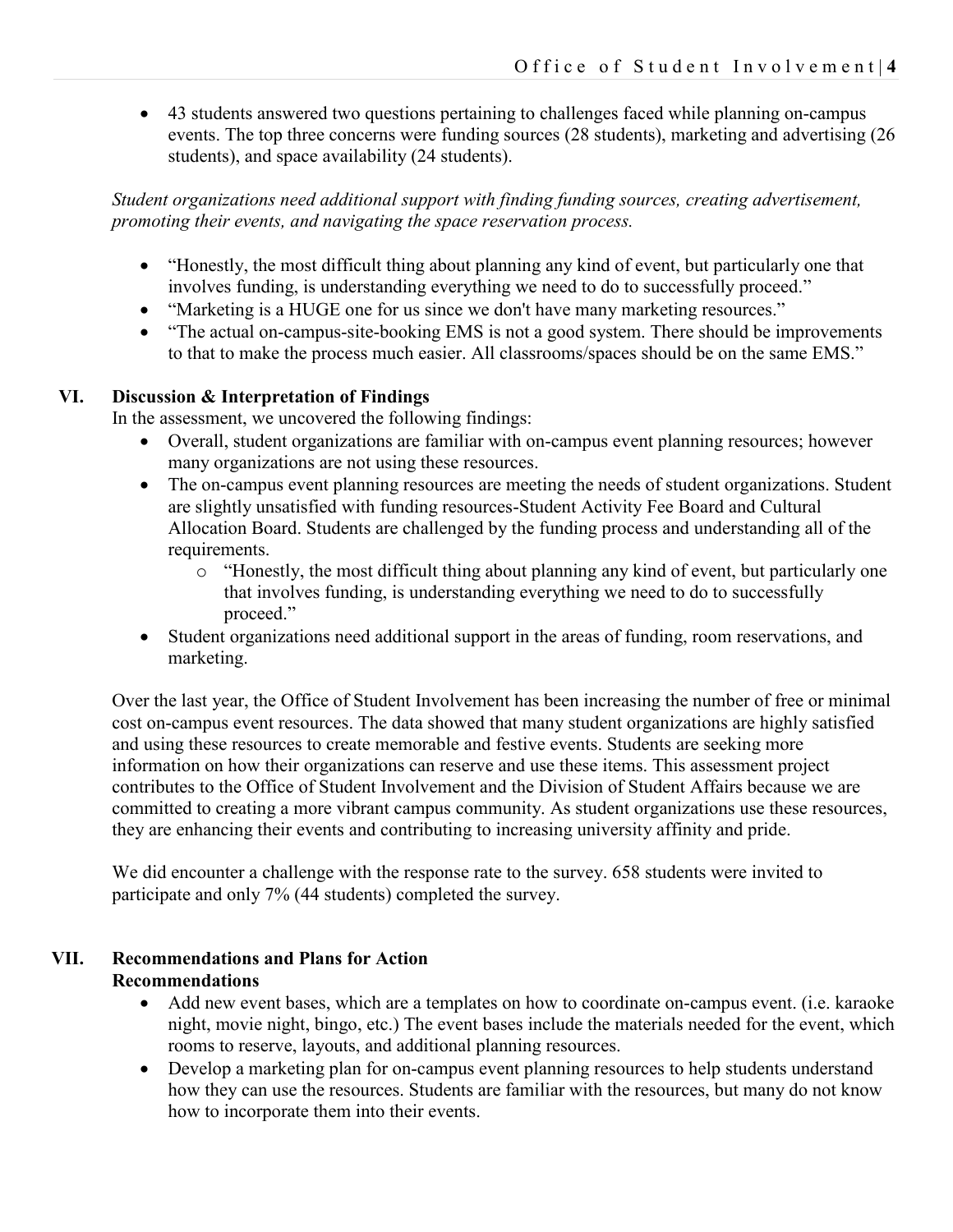• Incorporate a section on additional funding sources during the Student Activity Fee Board and Cultural Allocation Board trainings. Student organizations can learn about additional opportunities within and outside the university.

### **Action Plan**

- Market event bases which provides student organizations information on how to coordinate a particular event, on-campus event resources to reserve, room options, and room layouts.
	- o *Implementation plan:*
		- Work with the Office of Involvement graphic design and marketing team to create graphics to illustrate event bases.
		- Begin to market the event bases in fall 2019.
- Develop a marketing plan for on-campus event planning resources to increase familiarity and usage.
	- o *Implementation plan:*
		- Work with the Office of Student Involvement graphic design and marketing team to create a plan.
		- Begin to market the on-campus event planning resources in fall 2019.
- Incorporate a section on additional funding sources during the Student Activity Fee Board and Cultural Allocation Board trainings. Student organizations can learn about additional opportunities within and outside the university.
	- o *Implementation plan:*
		- Research additional funding sources within and outside the university.
		- Update the current training for Student Activity Fee Board and Cultural Allocation Board
		- Add new section to training by fall 2019.

## **Sharing the results**

At the beginning the survey, the participants were informed about how this data will be used. Students will see new and improved resources based on the results of this assessment. Also, the results of the assessment will be shared with the Office of Student Involvement staff during a team meeting in the fall 2019 quarter.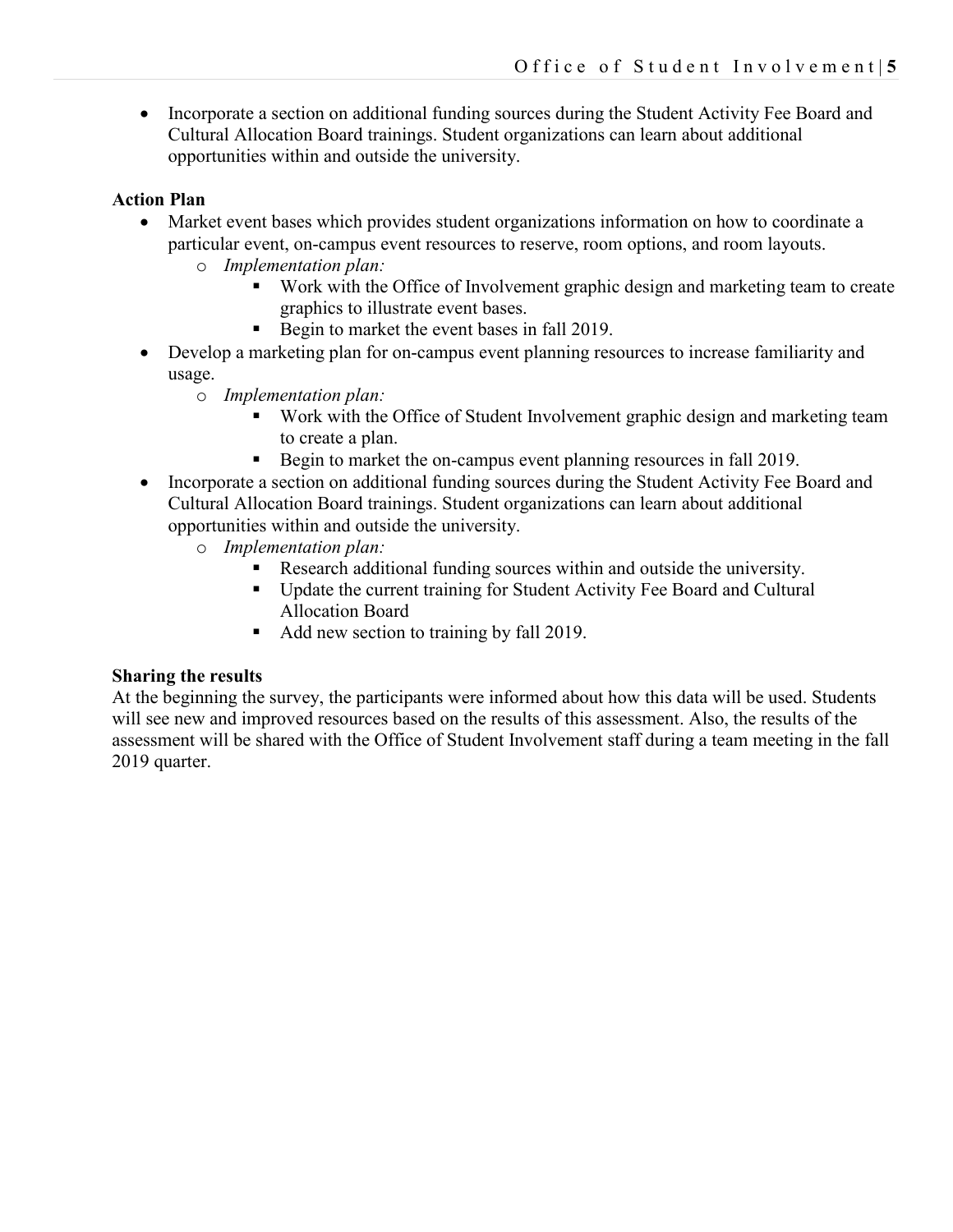# **Appendix A**

# **On-Campus Event Planning Resources Survey**

Thank you for completing the On-Campus Event Planning Resources survey. We hope to collect feedback on your experience with planning on-campus events. On-campus events are defined as events that take place on university property (i.e. Student Center, Residence Halls, Academic Buildings, the Quad, and DePaul Center). The survey should take 5-8 minutes of your time. Five students will be randomly selected to receive 2 free movie tickets for completing the survey.

Q1: Student Organization Name:

Q2: How frequently does your student organization host on-campus events per academic year?

Q3: Below is a list of the ways OSI supports student organizations in planning on-campus events. Which of the following are you familiar with? Select all that apply.

- Student Activity Fee Funding
- Cultural Allocation Funding
- Meet with an Office of Student Involvement staff member
- Meet with a Student Center staff member
- Interactive Games (i.e. Assorted board game, Prize wheel, Tug of war rope, etc)
- Event Food and Drink (Pepsi request and Popcorn Machine)
- Giant Games (DePaul-themed Jenga, DePaul-themed Chair inflatable, Connect 4, etc)
- Miscellaneous Items (Party lights, Button maker, Video games, photo booth, etc)
- Student Organization Plan an Event Guide (https://orgsync.com/29891/custom\_pages/18157)
- Communication and Marketing (Over-sized printing, Sidewalk chalk , Promotional Table, Butcher block paper, etc)

Q4: Below is a list of the ways OSI supports student organizations in planning on-campus events. Which of the following have you used? Select all that apply.

- Student Activity Fee Funding
- Cultural Allocation Funding
- Meet with an Office of Student Involvement staff member
- Meet with a Student Center staff member
- Interactive Games (i.e. Assorted board game, Prize wheel, Tug of war rope, etc)
- Event Food and Drink (Pepsi request and Popcorn Machine)
- Giant Games (DePaul-themed Jenga, DePaul-themed Chair inflatable, Connect 4, etc)
- Miscellaneous Items (Party lights, Button maker, Video games, photo booth, etc)
- Student Organization Plan an Event Guide (https://orgsync.com/29891/custom\_pages/18157)
- Communication and Marketing (Over-sized printing, Sidewalk chalk , Promotional Table, Butcher block paper, etc)
- Q5: What additional resources do you need to plan an on-campus event?

Q6: How well does each of the following on-campus event planning resources support student organizations' needs?

|                                     | Far above<br>average | Somewhat<br>above<br>average | Average | Somewhat<br>below<br>average | Far below<br>average |
|-------------------------------------|----------------------|------------------------------|---------|------------------------------|----------------------|
| <b>Student Activity Fee Funding</b> |                      |                              |         |                              |                      |
| <b>Cultural Allocation Funding</b>  |                      |                              |         |                              |                      |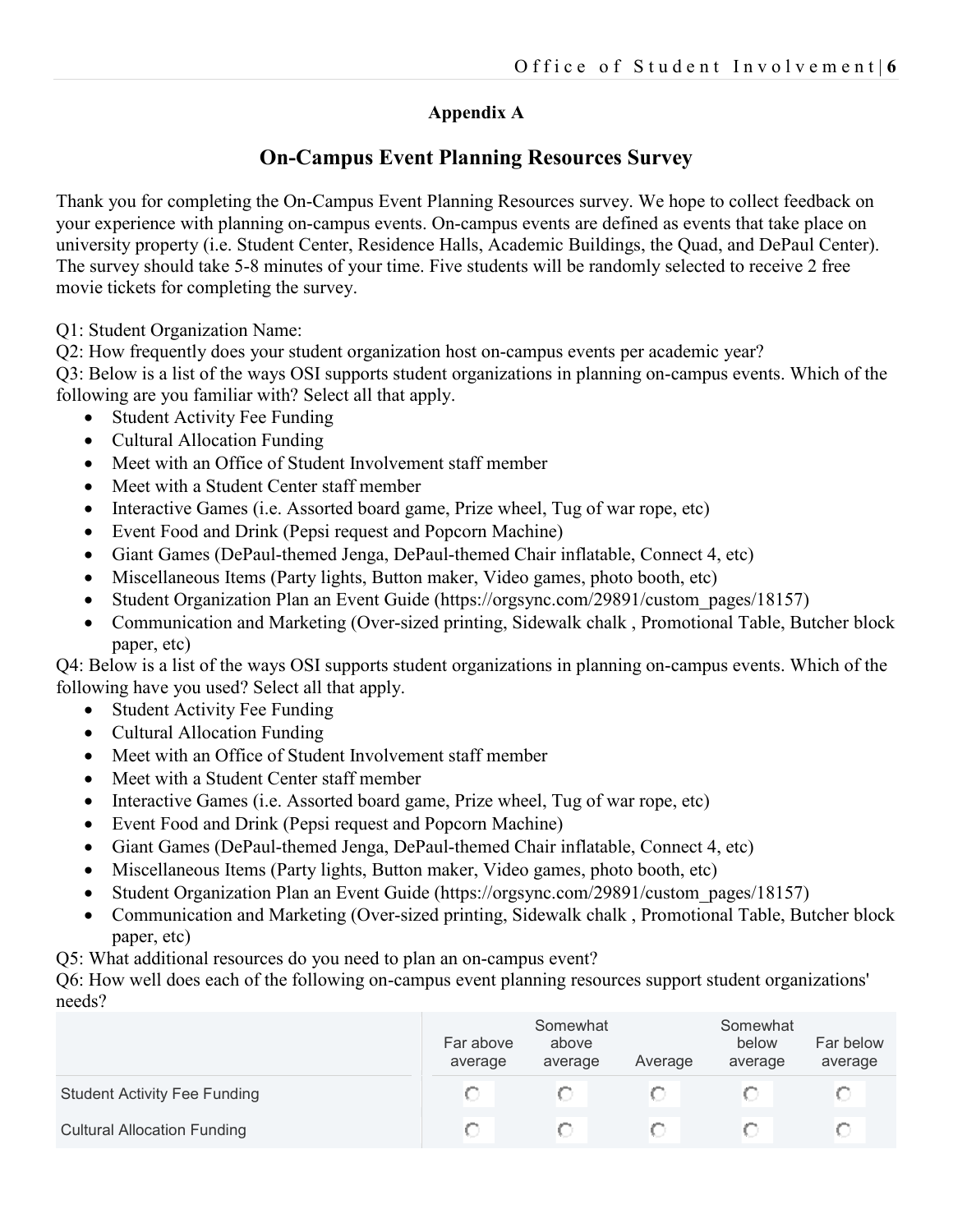|                                                                                                                      | Far above<br>average | Somewhat<br>above<br>average | Average | Somewhat<br>below<br>average | Far below<br>average |
|----------------------------------------------------------------------------------------------------------------------|----------------------|------------------------------|---------|------------------------------|----------------------|
| Meet with an Office of Student Involvement staff<br>member                                                           | ⋒                    | О                            | О       | О                            | О                    |
| Meet with a Student Center staff member                                                                              | О                    | О                            | О       | О                            | О                    |
| Interactive Games (i.e. Assorted board game,<br>Prize wheel, Tug of war rope, etc)                                   | О                    | О                            | O       | О                            | О                    |
| Event Food and Drink (Pepsi request and<br>Popcorn Machine)                                                          | О                    | О                            | О       | О                            | О                    |
| Giant Games (DePaul-themed Jenga, DePaul-<br>themed Chair inflatable, Connect 4, etc)                                | О                    | О                            | О       | О                            | О                    |
| Miscellaneous Items (Party lights, Button maker,<br>Video games, photo booth, etc)                                   | О                    | О                            | О       | О                            | О                    |
| Student Organization Plan an Event Guide<br>(https://orgsync.com/29891/custom_pages/18157)                           | О                    | О                            | Ō       | О                            | О                    |
| Communication and Marketing (Over-sized<br>printing, Sidewalk chalk, Promotional Table,<br>Butcher block paper, etc) | О                    | О                            | О       | О                            | О                    |

Q7: Below are a list of challenges student organizations may face when planning on-campus events. Which of the following are challenges you have faced? Select all that apply.

- Space Availability
- Budgeting Skills
- Funding Sources
- Coordinating Logistics
- Marketing and Advertising

Q8: What other challenges do student organizations face when planning on-campus events?

Q9: How frequently do you host off-campus events per academic year?

Q10: Why do you choose to host events off-campus instead of on-campus?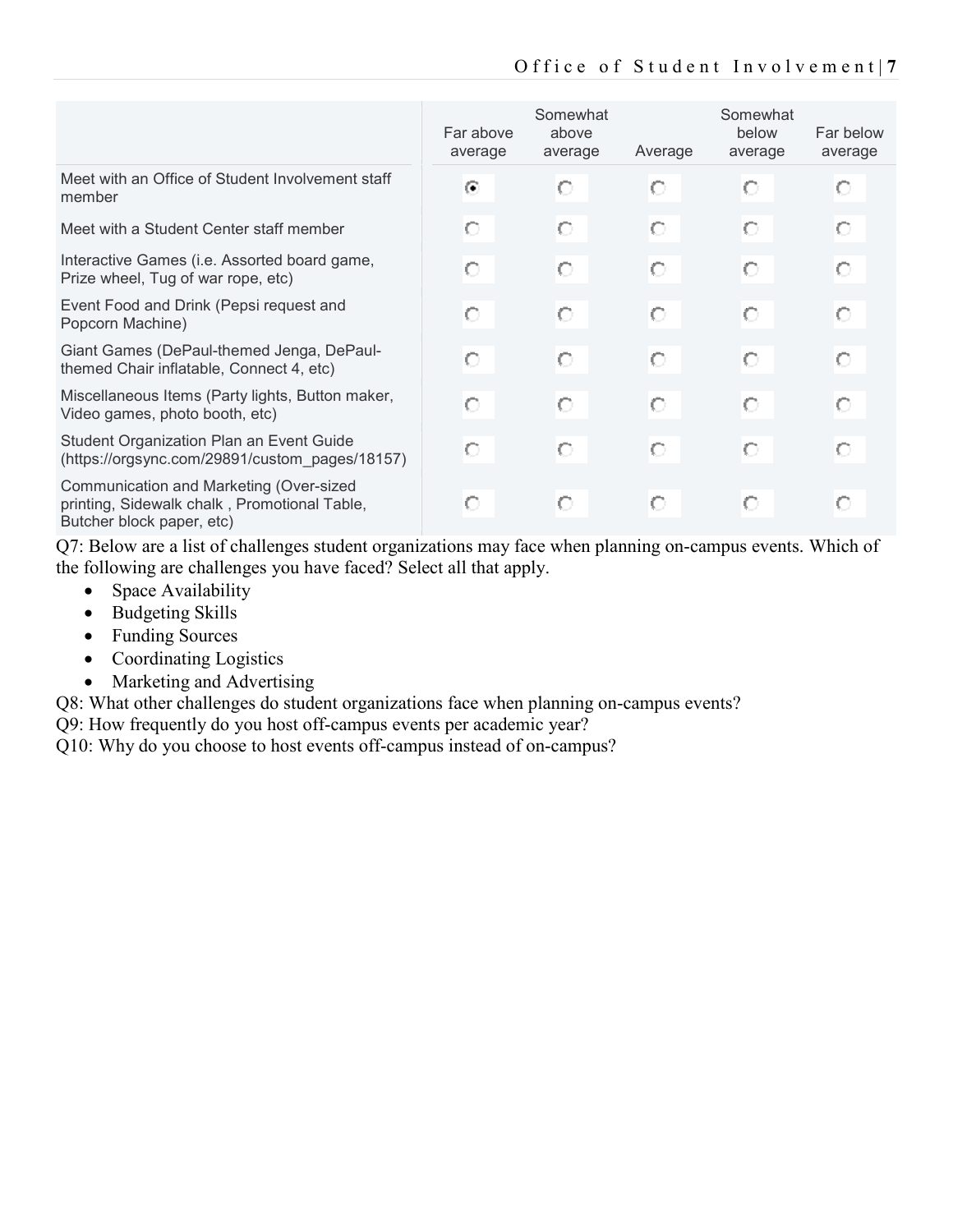

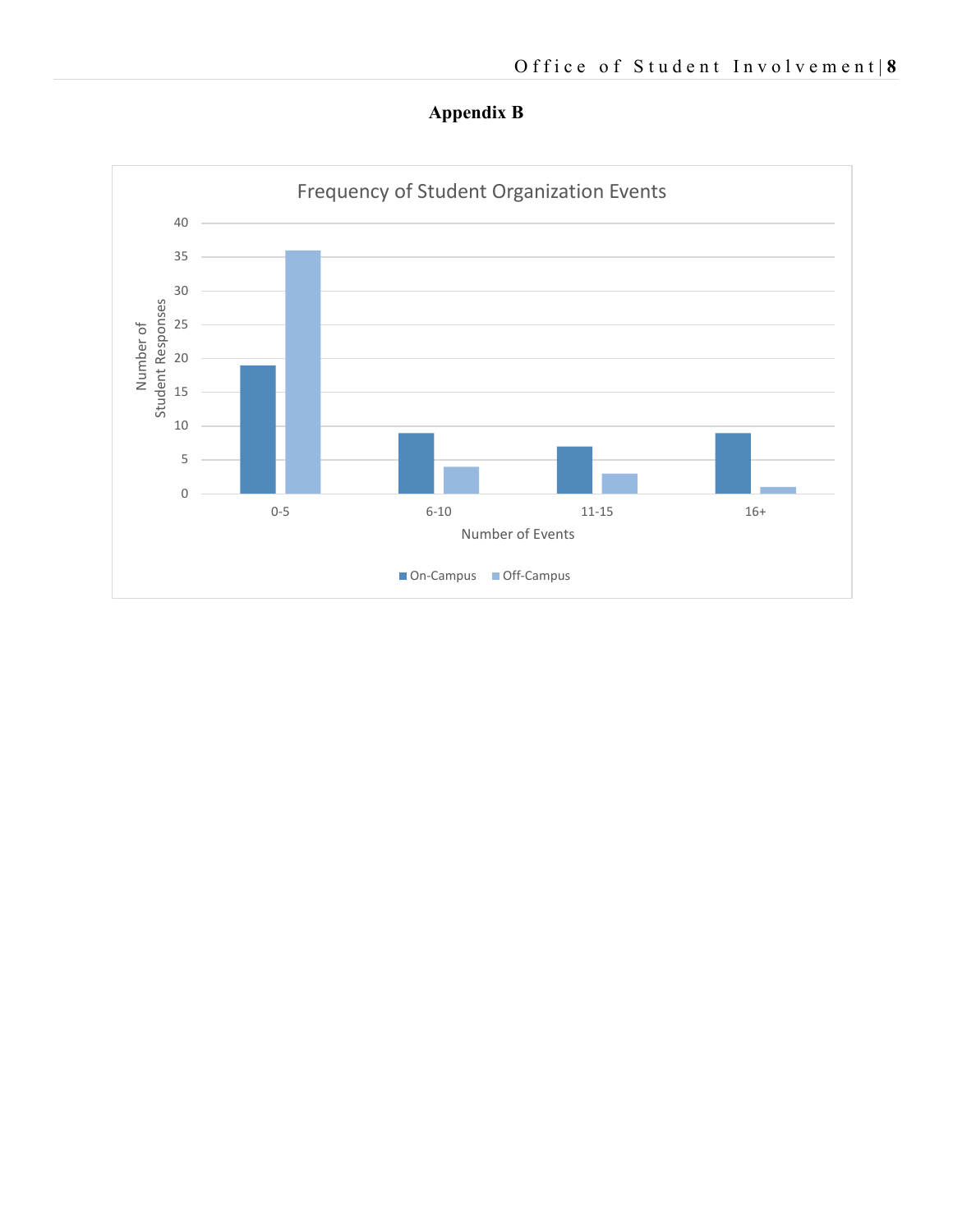

### **Appendix C**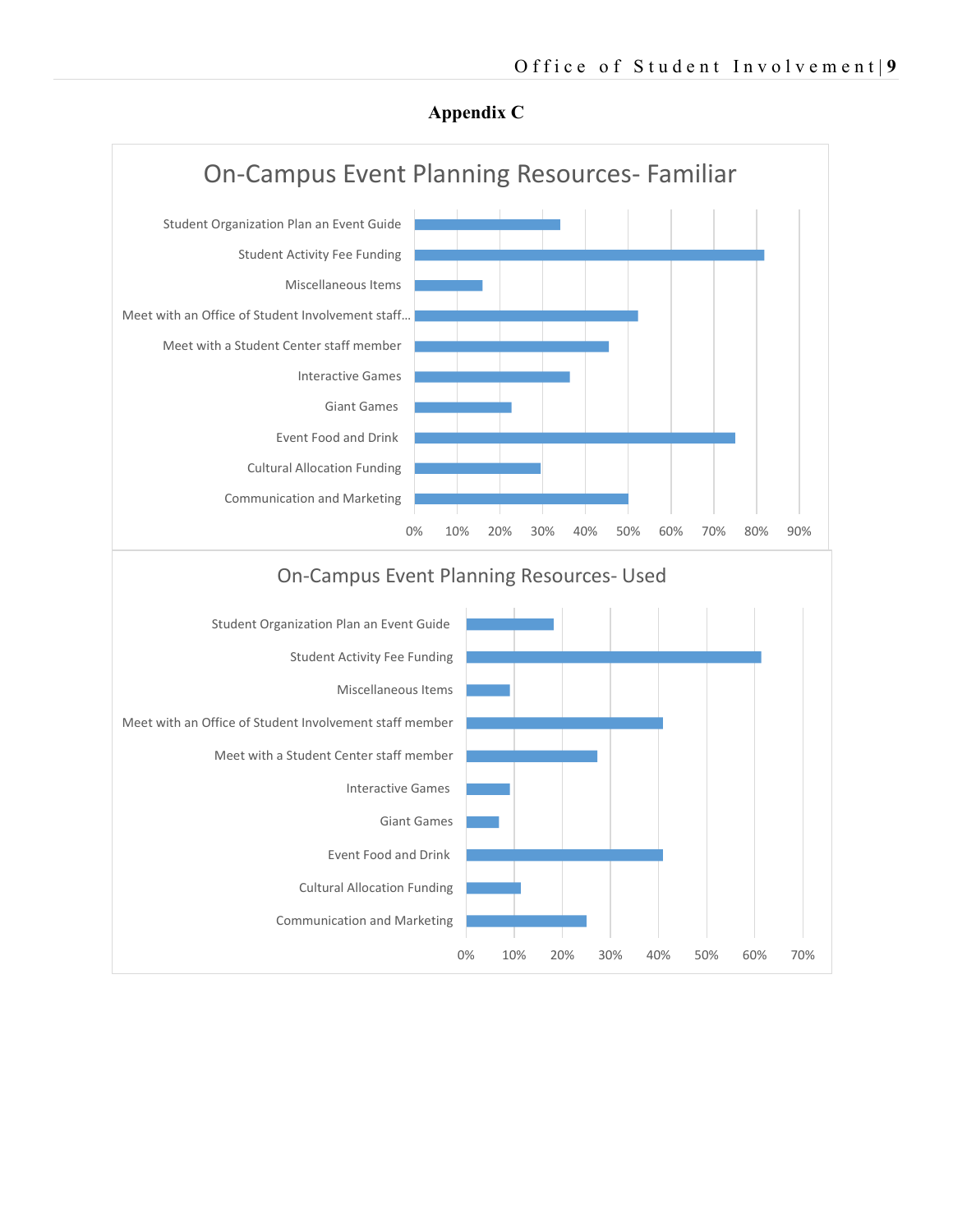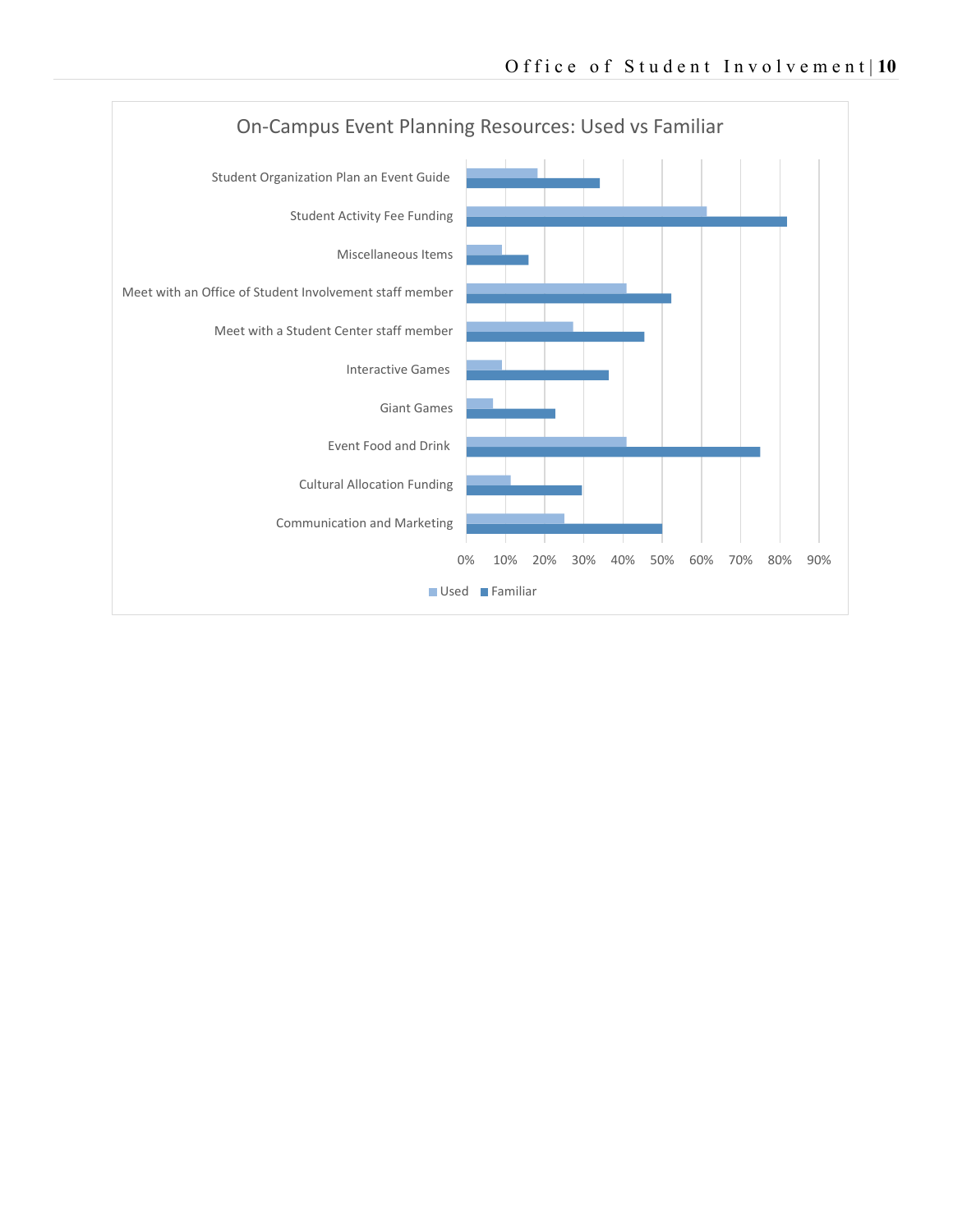

### **Appendix D**